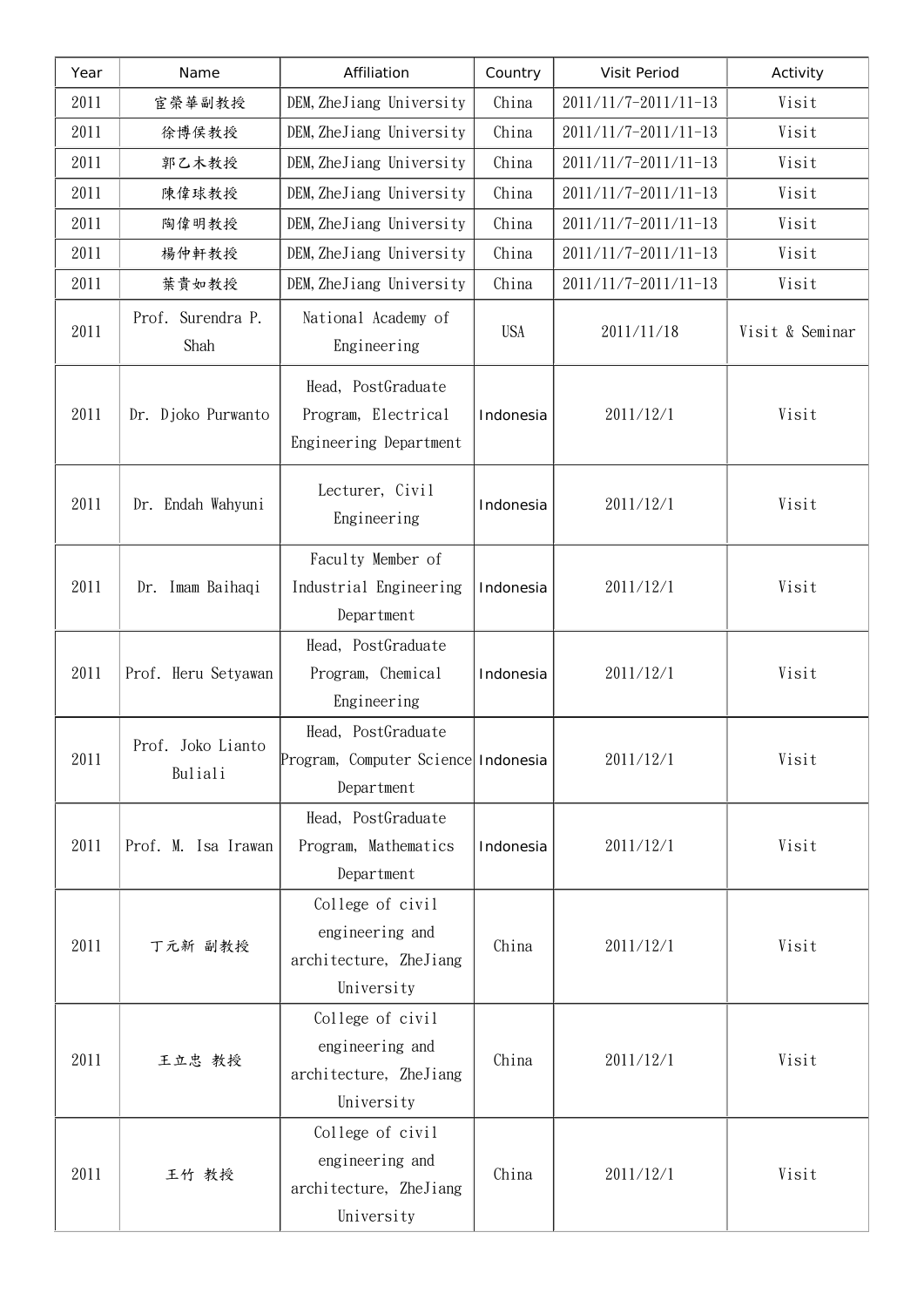| 2011 | 金衛勇 助研               | College of civil<br>engineering and<br>architecture, ZheJiang<br>University       | China      | 2011/12/1           | Visit           |
|------|----------------------|-----------------------------------------------------------------------------------|------------|---------------------|-----------------|
| 2011 | 姜秀英 副教授              | College of civil<br>engineering and<br>architecture, ZheJiang<br>University       | China      | 2011/12/1           | Visit           |
| 2011 | 徐世烺 教授               | College of civil<br>engineering and<br>architecture, ZheJiang<br>University       | China      | 2011/12/1           | Visit           |
| 2011 | 婁建民 副研究員             | College of civil<br>engineering and<br>architecture, ZheJiang<br>University       | China      | 2011/12/1           | Visit           |
| 2011 | 董石麟 院士               | College of civil<br>engineering and<br>architecture, ZheJiang<br>University       | China      | 2011/12/1           | Visit           |
| 2011 | 鄭英蓓 助教               | College of civil<br>engineering and<br>architecture, ZheJiang<br>University       | China      | 2011/12/1           | Visit           |
| 2011 | 羅堯治 教授               | College of civil<br>engineering and<br>architecture, ZheJiang<br>University       | China      | 2011/12/1           | Visit           |
| 2011 | 張傳增教授                | University of Siegen                                                              | Germany    | 2011/12/8           | Visit & Seminar |
| 2011 | 鍾一新                  | Research Staff Member, IBM<br>Research, Yorktown<br>Heights, NY                   | <b>USA</b> | 2011/12/5-2011/12/9 | Seminar         |
| 2011 | 楊子儀博士候選人             | <b>UCLA</b>                                                                       | <b>USA</b> | 2011/12/14          | Seminar         |
| 2012 | 鄭泉水系主任               | Tsinghua University                                                               | China      | 2012/1/18           | Visit & Seminar |
| 2012 | Prof. Drahomir Novak | Brno University of<br>Technology, Vice Dean of<br>Faculty of Civil<br>Engineering | Czechia    | 2012/2/8            | Visit           |
| 2012 | 内村太郎教授               | The University of Tokyo                                                           | Japan      | 2012/2/29           | Visit           |
| 2012 | 王功輝副教授               | Kyoto University                                                                  | Japan      | 2012/2/29           | Visit           |
| 2012 | 東畑郁夫教授               | The University of Tokyo                                                           | Japan      | 2012/2/29           | Visit           |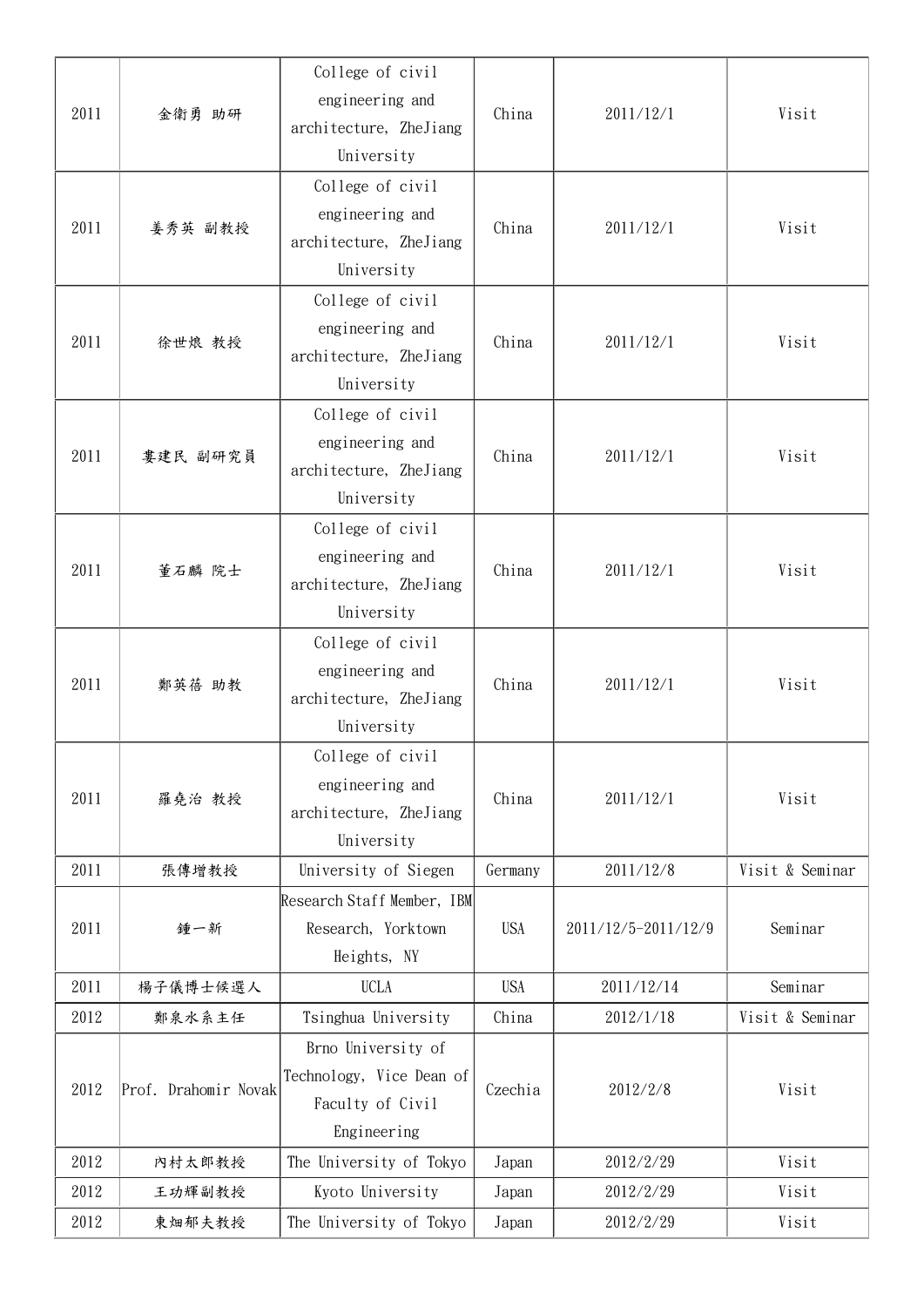| 2012 | 平澤征夫教授                      | Chubu University                                                                    | Japan | 2012/3/2       | Visit                                                            |
|------|-----------------------------|-------------------------------------------------------------------------------------|-------|----------------|------------------------------------------------------------------|
| 2012 | Prof. Askar<br>Zhussupbekov | Eurasian National<br>University, Head of Civil Kazakhstan<br>Engineering Department |       | 2012/3/9       | Visit & Seminar                                                  |
| 2012 | 阮家榮副院長                      | University of Macau                                                                 | Macao | $2012/03/19-$  | Visit                                                            |
| 2012 | 高冠鵬系主任                      | Department of Civil<br>Engineering, University of<br>Macau                          | Macao | $2012/03/19-$  | Visit                                                            |
| 2012 | 鈴木基行教授                      | Northeastern University                                                             | Japan | $2012/03/21 -$ | Visit                                                            |
| 2012 | 中沢正利                        | Northeastern University                                                             | Japan | $2012/03/21 -$ | Visit                                                            |
| 2012 | 遠藤孝夫                        | Northeastern University                                                             | Japan | $2012/03/21 -$ | Visit                                                            |
| 2012 | 武田三弘                        | Northeastern University                                                             | Japan | $2012/03/21 -$ | Visit                                                            |
| 2012 | 加賀谷 誠                       | Akita University                                                                    | Japan | $2012/03/21 -$ | Visit                                                            |
| 2012 | 燕柳斌                         | Guangxi University                                                                  | China | 2012/04/27-    | Attend 2012<br>Cross-Strait<br>Symposium on<br>Applied Mechanics |
| 2012 | 胡治流                         | Guangxi University                                                                  | China | 2012/04/27-    | Attend 2012<br>Cross-Strait<br>Symposium on<br>Applied Mechanics |
| 2012 | 範秋雁                         | Guangxi University                                                                  | China | 2012/04/27-    | Attend 2012<br>Cross-Strait<br>Symposium on<br>Applied Mechanics |
| 2012 | 馬少健                         | Guangxi University                                                                  | China | 2012/04/27-    | Attend 2012<br>Cross-Strait<br>Symposium on<br>Applied Mechanics |
| 2012 | 王寧章                         | Guangxi University                                                                  | China | 2012/04/27-    | Attend 2012<br>Cross-Strait<br>Symposium on<br>Applied Mechanics |
| 2012 | 梁<br>潔                      | Guangxi University                                                                  | China | 2012/04/27-    | Attend 2012<br>Cross-Strait<br>Symposium on<br>Applied Mechanics |
| 2012 | 文衍宣                         | Guangxi University                                                                  | China | 2012/04/27-    | Attend 2012<br>Cross-Strait<br>Symposium on<br>Applied Mechanics |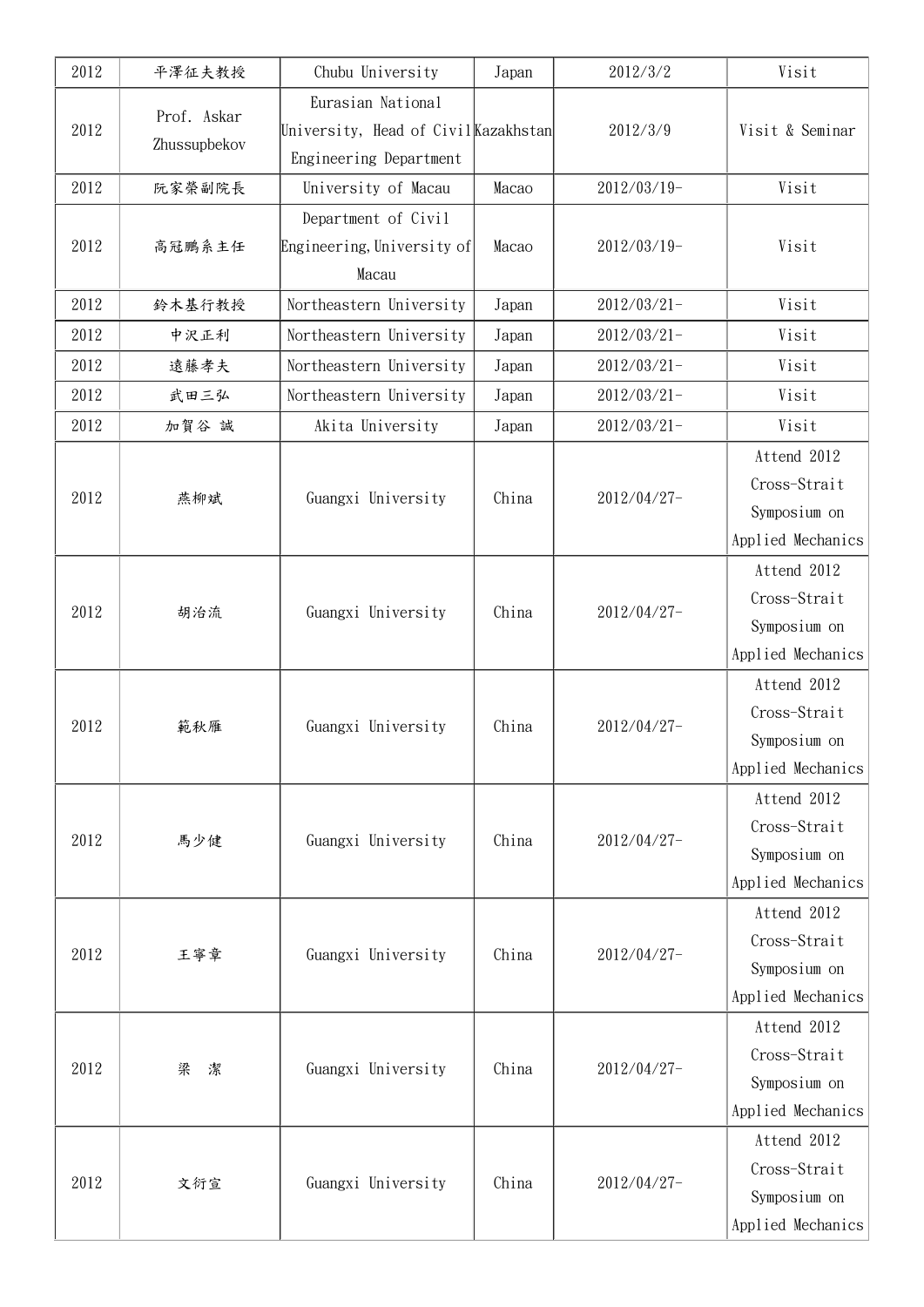|      |        |                                   |       |             | Attend 2012       |
|------|--------|-----------------------------------|-------|-------------|-------------------|
|      |        |                                   |       |             | Cross-Strait      |
| 2012 | 黄<br>偉 | Guangxi University                | China | 2012/04/27- | Symposium on      |
|      |        |                                   |       |             | Applied Mechanics |
|      |        |                                   |       |             | Attend 2012       |
| 2012 | 曹德光    | Guangxi University                | China | 2012/04/27- | Cross-Strait      |
|      |        |                                   |       |             | Symposium on      |
|      |        |                                   |       |             | Applied Mechanics |
|      |        |                                   |       |             | Attend 2012       |
| 2012 | 李逸泰    | Guangxi University                | China | 2012/04/27- | Cross-Strait      |
|      |        |                                   |       |             | Symposium on      |
|      |        |                                   |       |             | Applied Mechanics |
|      |        |                                   |       |             | Attend 2012       |
| 2012 | 周振功    | Harbin Institute of               | China | 2012/04/27- | Cross-Strait      |
|      |        | Technology                        |       |             | Symposium on      |
|      |        |                                   |       |             | Applied Mechanics |
|      |        |                                   |       |             | Attend 2012       |
| 2012 | 泮世東    | Harbin Institute of<br>Technology | China | 2012/04/27- | Cross-Strait      |
|      |        |                                   |       |             | Symposium on      |
|      |        |                                   |       |             | Applied Mechanics |
|      |        |                                   |       |             | Attend 2012       |
|      |        | Dalian University of              | China | 2012/04/27- | Cross-Strait      |
| 2012 | 張洪武    | Technology                        |       |             | Symposium on      |
|      |        |                                   |       |             | Applied Mechanics |
|      |        |                                   |       |             | Attend 2012       |
|      |        | Dalian University of              |       |             | Cross-Strait      |
| 2012 | 姚偉岸    | Technology                        | China | 2012/04/27- | Symposium on      |
|      |        |                                   |       |             | Applied Mechanics |
|      |        |                                   |       |             | Attend 2012       |
|      |        | Dalian University of              |       |             | Cross-Strait      |
| 2012 | 楊海天    | Technology                        | China | 2012/04/27- | Symposium on      |
|      |        |                                   |       |             | Applied Mechanics |
|      |        |                                   |       |             | Attend 2012       |
|      |        | Southwest University of           |       |             | Cross-Strait      |
| 2012 | 劉<br>形 | Science and Technology            | China | 2012/04/27- | Symposium on      |
|      |        |                                   |       |             | Applied Mechanics |
|      |        |                                   |       |             | Attend 2012       |
|      |        | Southwest University of           |       |             | Cross-Strait      |
| 2012 | 陳裕澤    | Science and Technology            | China | 2012/04/27- | Symposium on      |
|      |        |                                   |       |             | Applied Mechanics |
|      |        |                                   |       |             |                   |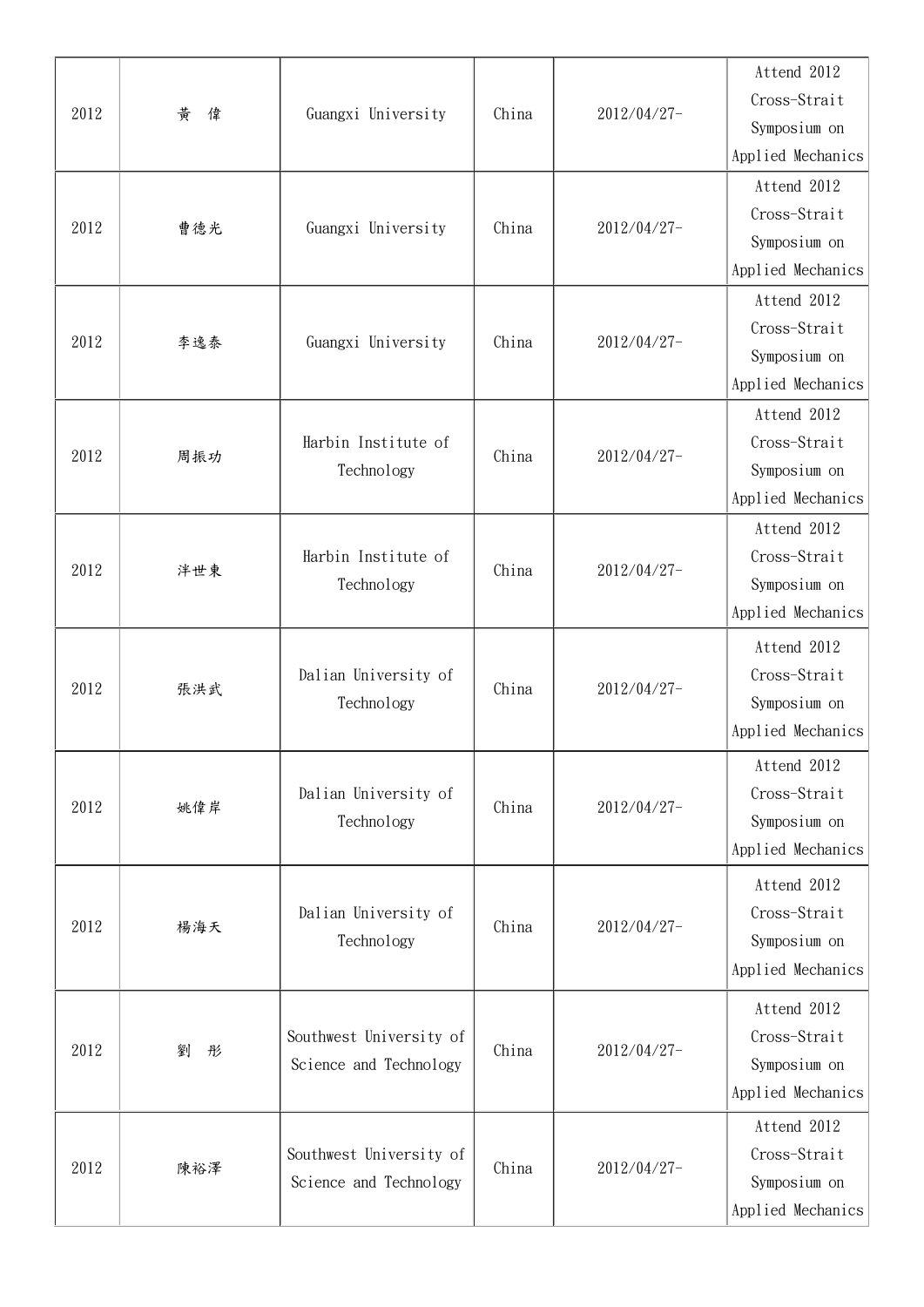|      |        |                                                 |       |             | Attend 2012       |
|------|--------|-------------------------------------------------|-------|-------------|-------------------|
|      |        | Southwest University of                         |       |             | Cross-Strait      |
| 2012 | 勇<br>姚 | Science and Technology                          | China | 2012/04/27- | Symposium on      |
|      |        |                                                 |       |             | Applied Mechanics |
|      |        |                                                 |       |             | Attend 2012       |
|      |        | Southwest University of                         |       |             | Cross-Strait      |
| 2012 | 陶俊林    | Science and Technology                          | China | 2012/04/27- | Symposium on      |
|      |        |                                                 |       |             | Applied Mechanics |
|      |        |                                                 |       |             | Attend 2012       |
| 2012 |        | Kunming University of                           | China | 2012/04/27- | Cross-Strait      |
|      | 程赫明    | Science and Technology                          |       |             | Symposium on      |
|      |        |                                                 |       |             | Applied Mechanics |
|      |        |                                                 |       |             | Attend 2012       |
| 2012 | 屈本寧    | Kunming University of                           | China | 2012/04/27- | Cross-Strait      |
|      |        | Science and Technology                          |       |             | Symposium on      |
|      |        |                                                 |       | 2012/04/27- | Applied Mechanics |
|      |        |                                                 |       |             | Attend 2012       |
|      |        | Kunming University of                           | China |             | Cross-Strait      |
| 2012 | 張立翔    | Science and Technology                          |       |             | Symposium on      |
|      |        |                                                 |       |             | Applied Mechanics |
|      |        |                                                 |       |             | Attend 2012       |
|      |        | Kunming University of<br>Science and Technology | China |             | Cross-Strait      |
| 2012 | 蔚<br>許 |                                                 |       | 2012/04/27- | Symposium on      |
|      |        |                                                 |       |             | Applied Mechanics |
|      |        |                                                 |       |             | Attend 2012       |
|      |        |                                                 |       |             | Cross-Strait      |
| 2012 | 勇<br>王 | Peking University                               | China | 2012/04/27- | Symposium on      |
|      |        |                                                 |       |             | Applied Mechanics |
|      |        |                                                 |       |             | Attend 2012       |
|      |        |                                                 |       |             | Cross-Strait      |
| 2012 | 陶建軍    | Peking University                               | China | 2012/04/27- | Symposium on      |
|      |        |                                                 |       |             | Applied Mechanics |
|      |        |                                                 |       |             | Attend 2012       |
|      |        | HuaZhong University of                          |       |             | Cross-Strait      |
| 2012 | 朱宏平    | Science and Technology                          | China | 2012/04/27- | Symposium on      |
|      |        |                                                 |       |             | Applied Mechanics |
|      |        |                                                 |       |             | Attend 2012       |
|      |        | HuaZhong University of                          |       |             | Cross-Strait      |
| 2012 | 李振環    | Science and Technology                          | China | 2012/04/27- | Symposium on      |
|      |        |                                                 |       |             | Applied Mechanics |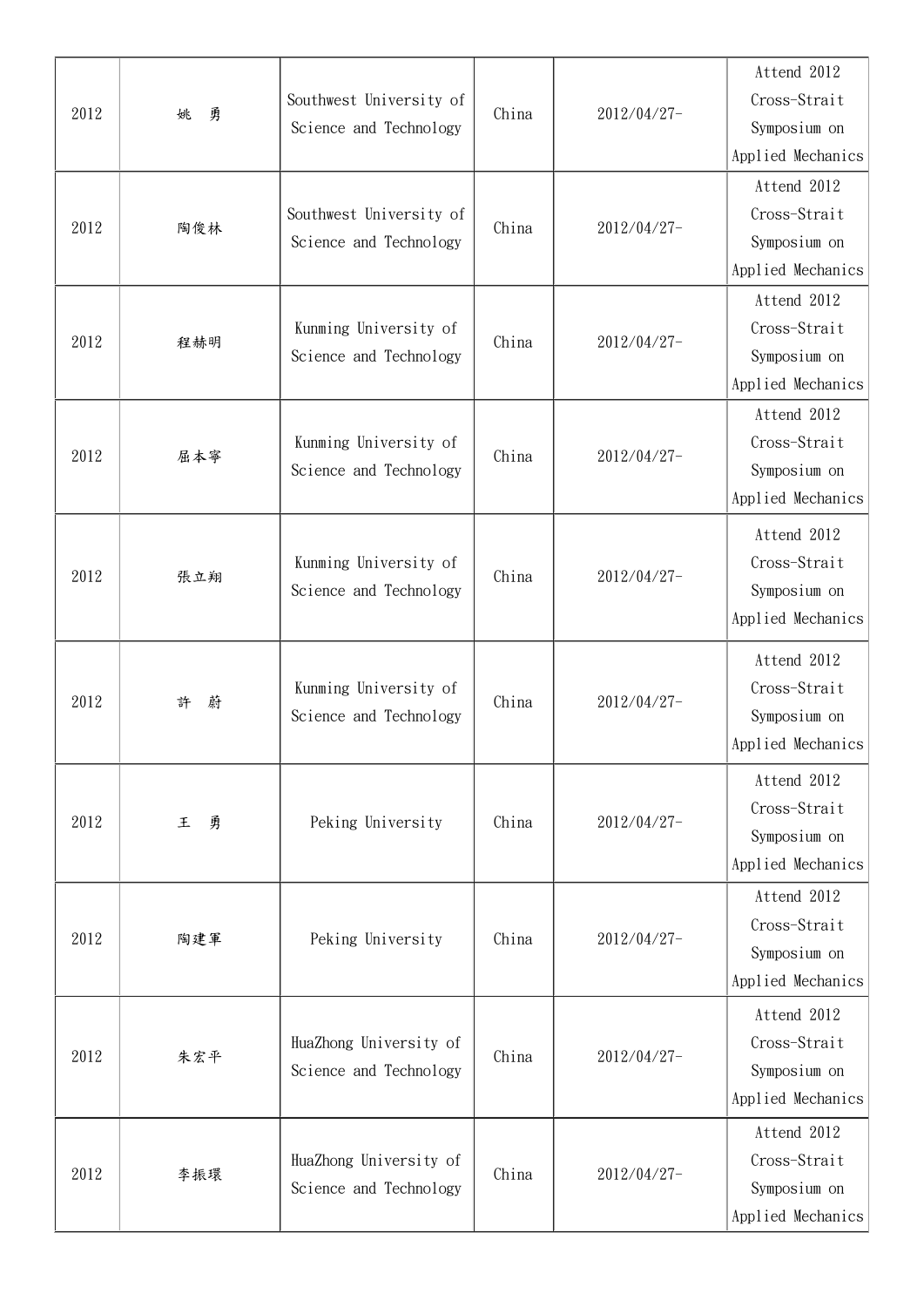|      |               |                          |           |                                | Attend 2012       |
|------|---------------|--------------------------|-----------|--------------------------------|-------------------|
|      |               |                          |           |                                | Cross-Strait      |
| 2012 | 徐遠杰           | Wuhan University         | China     | 2012/04/27-                    | Symposium on      |
|      |               |                          |           |                                | Applied Mechanics |
|      |               |                          |           |                                | Attend 2012       |
|      |               |                          |           |                                | Cross-Strait      |
| 2012 | 買買提明. 艾尼      | Xinjiang University      | China     | 2012/04/27-                    | Symposium on      |
|      |               |                          |           |                                | Applied Mechanics |
| 2012 | Graham Howe   | AXYS Technologies, Inc.  | Canada    | 2012/5/27-2012/5/29            | Seminar           |
|      |               | Hong Kong University of  |           |                                |                   |
| 2012 | 梁堅凝教授         | Science and Technology   | HongKong  | 2012/06/16-2012/06/19          | Visit & Seminar   |
|      |               | Department of Civil      |           |                                |                   |
|      |               | Engineering, Rajamangala |           |                                |                   |
| 2012 | 土木系系主任        | University of Technology | Thailand  | 2012/8/22-                     | Visit             |
|      |               | Krungthep                |           |                                |                   |
|      |               | Vienna University of     |           |                                |                   |
| 2012 | 吳偉講座教授        | Science and Technology   | Austria   | 2012/10/31-2012/11/05          | Visit             |
|      |               | The Australian National  |           |                                |                   |
| 2012 | YingYi Chih   | University               | Australia | 2012/12/28                     | Seminar           |
|      | Prof. Sergey  |                          |           |                                |                   |
| 2013 | M. Aizikovich | 唐國家技術大學                  | Russia    | 2013/01/24-2013/02/04          | Seminar           |
|      | Prof. Sergei  | Russian Academy of       |           |                                |                   |
| 2013 | Alexandrov    | Sciences                 | Russia    | 2013/01/24-2013/02/04          | Visit             |
|      |               | Dalian University of     |           |                                |                   |
| 2013 | 陳廷國           | Technology               | China     | 2013/02/01-2013/02/01          | Visit             |
|      |               | Dalian University of     |           |                                |                   |
| 2013 | 周晶            | Technology               | China     | 2013/02/01-2013/02/01          | Visit             |
|      |               | Dalian University of     |           |                                |                   |
| 2013 | 李<br>昕        | Technology               | China     | 2013/02/01-2013/02/01          | Visit             |
|      |               | Dalian University of     |           |                                |                   |
| 2013 | 王樹剛           | Technology               | China     | 2013/02/01-2013/02/01          | Visit             |
|      |               | Dalian University of     |           |                                |                   |
| 2013 | 端木琳           | Technology               | China     | 2013/02/01-2013/02/01          | Visit             |
|      |               | Dalian University of     |           |                                |                   |
| 2013 | 劉亞坤           | Technology               | China     | 2013/02/01-2013/02/01          | Visit             |
|      |               | Dalian University of     |           |                                |                   |
| 2013 | 張日向           | Technology               | China     | 2013/02/01-2013/02/01          | Visit             |
|      |               | Dalian University of     |           |                                |                   |
| 2013 | 陳靜雲           | Technology               |           | 2013/02/01-2013/02/01<br>China | Visit             |
|      |               | Dalian University of     |           |                                |                   |
| 2013 | 王 晶華          | Technology               | China     | 2013/02/01-2013/02/01          | Visit             |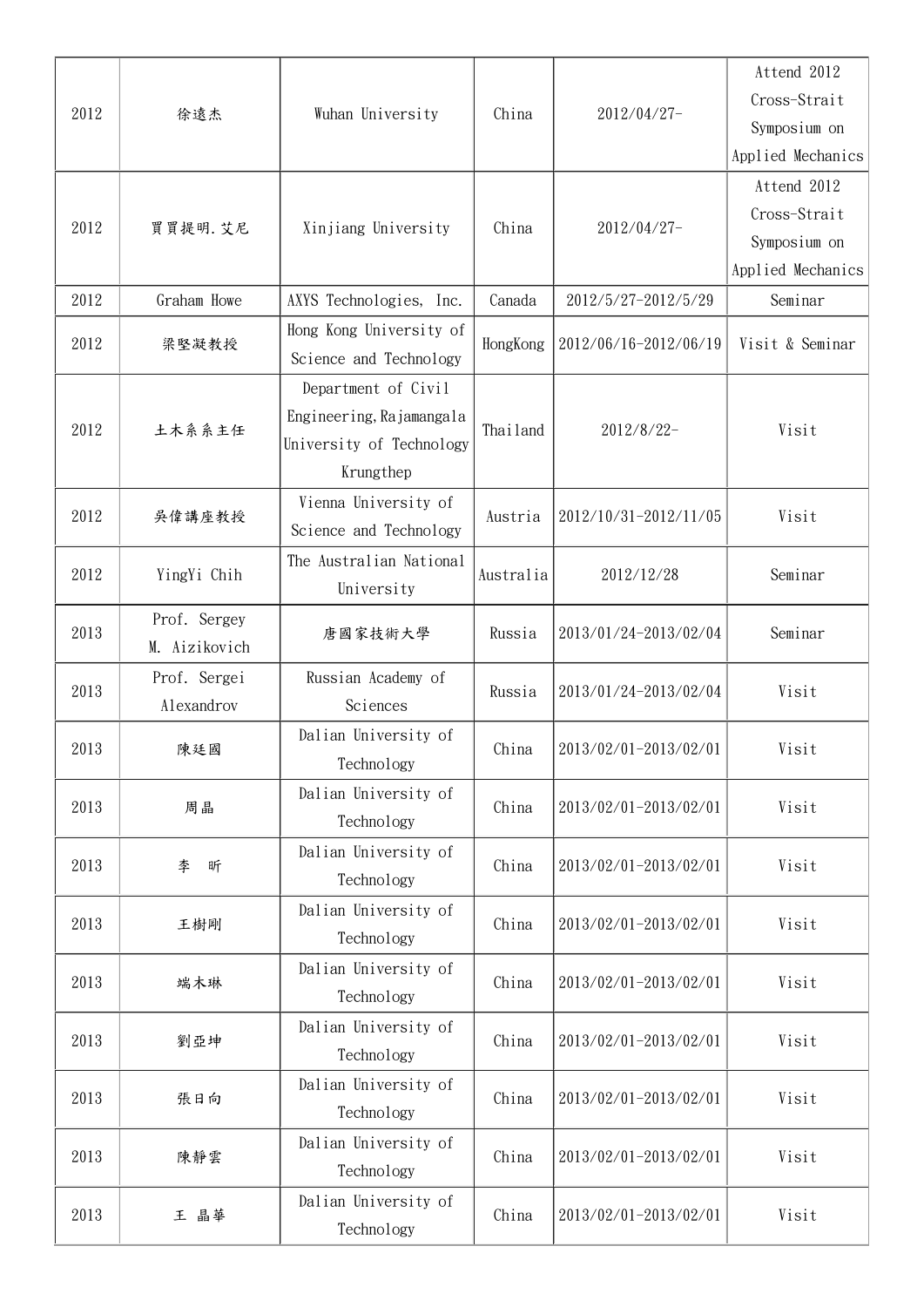| 2013 | 王寶民                 | Dalian University of<br>Technology                                   | China      | 2013/02/01-2013/02/01 | Visit   |
|------|---------------------|----------------------------------------------------------------------|------------|-----------------------|---------|
| 2013 | 姜<br>萌              | Dalian University of<br>Technology                                   | China      | 2013/02/01-2013/02/01 | Visit   |
| 2013 | 朱<br>形              | Dalian University of<br>Technology                                   | China      | 2013/02/01-2013/02/01 | Visit   |
| 2013 | 王宗山                 | Dalian University of<br>Technology                                   | China      | 2013/02/01-2013/02/01 | Visit   |
| 2013 | 姜韶華                 | Dalian University of<br>Technology                                   | China      | 2013/02/01-2013/02/01 | Visit   |
| 2013 | 高凌輝                 | Dalian University of<br>Technology                                   | China      | 2013/02/01-2013/02/01 | Visit   |
| 2013 | 顧茜                  | Dalian University of<br>Technology                                   | China      | 2013/02/01-2013/02/01 | Visit   |
| 2013 | 趙璐                  | Dalian University of<br>Technology                                   | China      | 2013/02/01-2013/02/01 | Visit   |
| 2013 | 高欣                  | Dalian University of<br>Technology                                   | China      | 2013/02/01-2013/02/01 | Visit   |
| 2013 | 張碩                  | Dalian University of<br>Technology                                   | China      | 2013/02/01-2013/02/01 | Visit   |
| 2013 | NGUYEN MINH TAM     | Ho Chi Minh City<br>University of Technology                         | Vietnam    | 2013/04/23-2013/04/23 | Visit   |
| 2013 | PHAN DINH TUAN      | Ho Chi Minh City<br>University of Technology                         | Vietnam    | 2013/04/23-2013/04/23 | Visit   |
| 2013 | LUU XUAN LOC        | Ho Chi Minh City<br>University of Technology                         | Vietnam    | 2013/04/23-2013/04/23 | Visit   |
| 2013 | Nguyen Quang Truong | Ho Chi Minh City<br>University of Technology                         | Vietnam    | 2013/04/23-2013/04/23 | Visit   |
| 2013 | Ho Long Phi         | Vietnam National<br>University, Ho Chi Minh<br>City                  | Vietnam    | 2013/04/23-2013/04/23 | Visit   |
| 2013 | 陳幼佳                 | Pennsylvania State<br>University                                     | <b>USA</b> | 2013/05/29-2013/05/29 | Seminar |
| 2013 | 大津宏康 副院長            | Kyoto University                                                     | Japan      | 2013/06/25-2013/06/25 | Visit   |
| 2013 | Richard E. Klingner | Department of Civil<br>Engineering, University of<br>Texas at Austin | <b>USA</b> | 2013/08/09-2013/08/09 | Seminar |
| 2013 | 龍岡文夫                | Tokyo University of<br>Science                                       | Japan      | 2013/09/10-2013/09/10 | Seminar |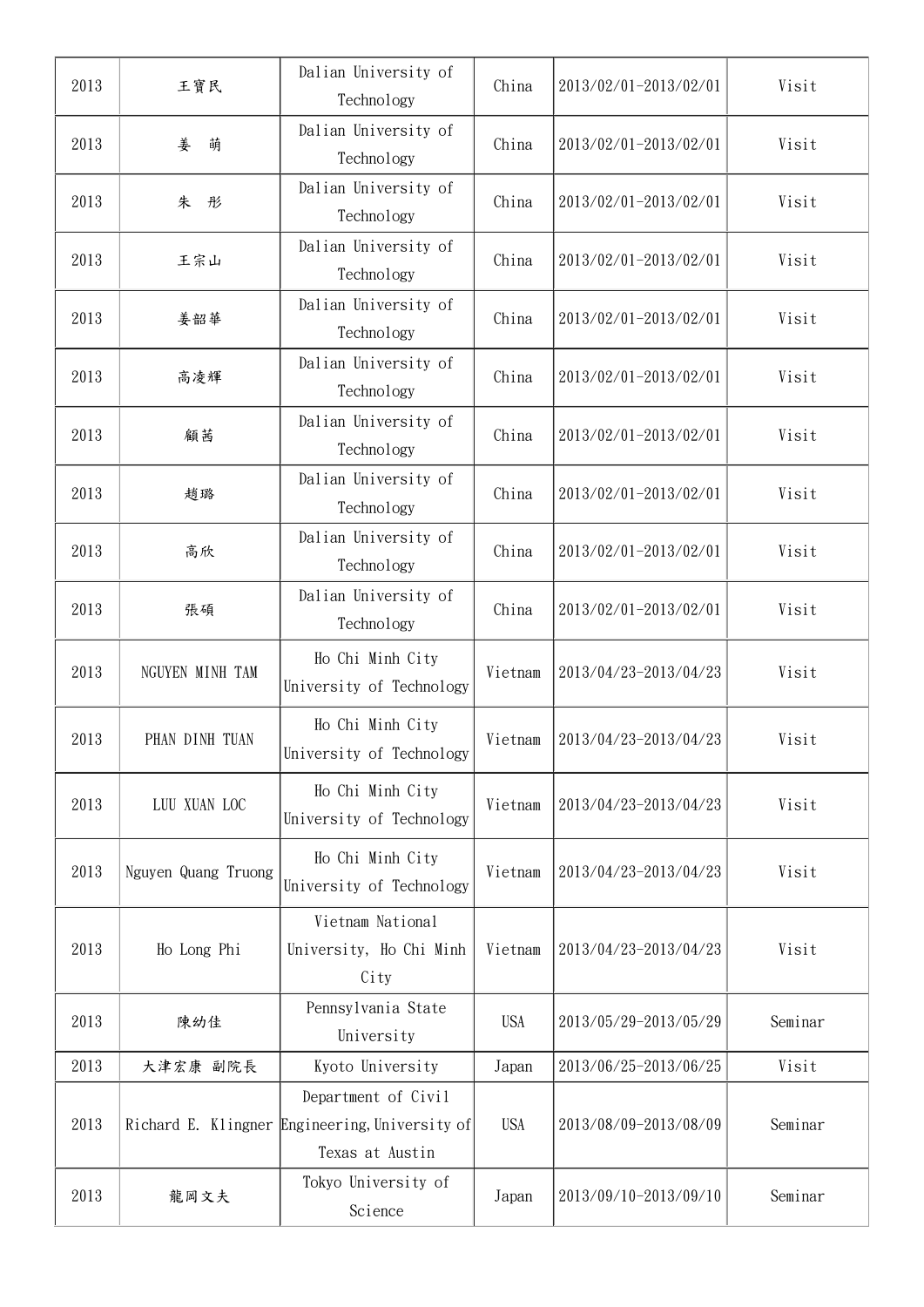| 2013 | Lev Khazanovich<br>Associate Professor | Department of Civil<br>Engineering, University of<br>Minnesota Twin Cities | <b>USA</b> | 2013/10/1-2013/10/1          | Seminar                                                                                                                                 |
|------|----------------------------------------|----------------------------------------------------------------------------|------------|------------------------------|-----------------------------------------------------------------------------------------------------------------------------------------|
| 2013 | 樋口衡平                                   | Kyoto University                                                           | Japan      | 2013/10/01-2014/12/31        | Cooperative<br>research plan                                                                                                            |
| 2013 | JOSÉ<br>M.<br><b>ROESSET</b>           | Department of Civil<br>Engineering, Texas A&M<br>University                | <b>USA</b> | 2013/10/11-2013/10/11        | Seminar                                                                                                                                 |
| 2013 | 中村玄                                    | Inha University                                                            | Japan      | 2013/12/24-2013/12/30        | Seminar                                                                                                                                 |
| 2014 | 何其昌                                    | Université Paris-Est<br>Marne-la-Vallée                                    | China      | 2014/02/17-03/01             | Visit                                                                                                                                   |
| 2014 | 陳廷國主任                                  | 理工大學土木水利教學實驗<br>中心                                                         | China      | 2014/2/1                     | Visit                                                                                                                                   |
| 2014 | 清野純史                                   | Kyoto University                                                           | Japan      | 2014/3/28                    | Discuss Earthquake<br>Engineering and the<br>National Center for<br>Research on<br>Earthquake<br>Engineering second<br>facility matters |
| 2014 | Prof. Chung-Yuen Hui                   | Cornell Univ                                                               | <b>USA</b> | 2014/4/2-2014/4/4            | Academic Research                                                                                                                       |
| 2014 | 陈常青                                    | Tsinghua University                                                        | China      | 2014/05/05-<br>2014/05/09    | Attend 2014<br>Cross-Strait Youth<br>Mechanicians Forum                                                                                 |
| 2014 | 陈伟球                                    | ZheJiang University                                                        | China      | $2014/05/05$ -<br>2014/05/09 | Attend 2014<br>Cross-Strait Youth<br>Mechanicians Forum                                                                                 |
| 2014 | 赵红晓                                    | Tongji University                                                          | China      | 2014/05/05-<br>2014/05/09    | Attend 2014<br>Cross-Strait Youth<br>Mechanicians Forum                                                                                 |
| 2014 | 冯西桥                                    | Tsinghua University                                                        | China      | 2014/05/05-<br>2014/05/09    | Attend 2014<br>Cross-Strait Youth<br>Mechanicians Forum                                                                                 |
| 2014 | 吴树仙                                    | National Center for<br>Nanoscience and<br>Technology                       | China      | 2014/05/05-<br>2014/05/09    | Attend 2014<br>Cross-Strait Youth<br>Mechanicians Forum                                                                                 |
| 2014 | 郭亮                                     | Institute of<br>Mechanics, Chinese Academy<br>of Sciences                  | China      | $2014/05/05$ -<br>2014/05/09 | Attend 2014<br>Cross-Strait Youth<br>Mechanicians Forum                                                                                 |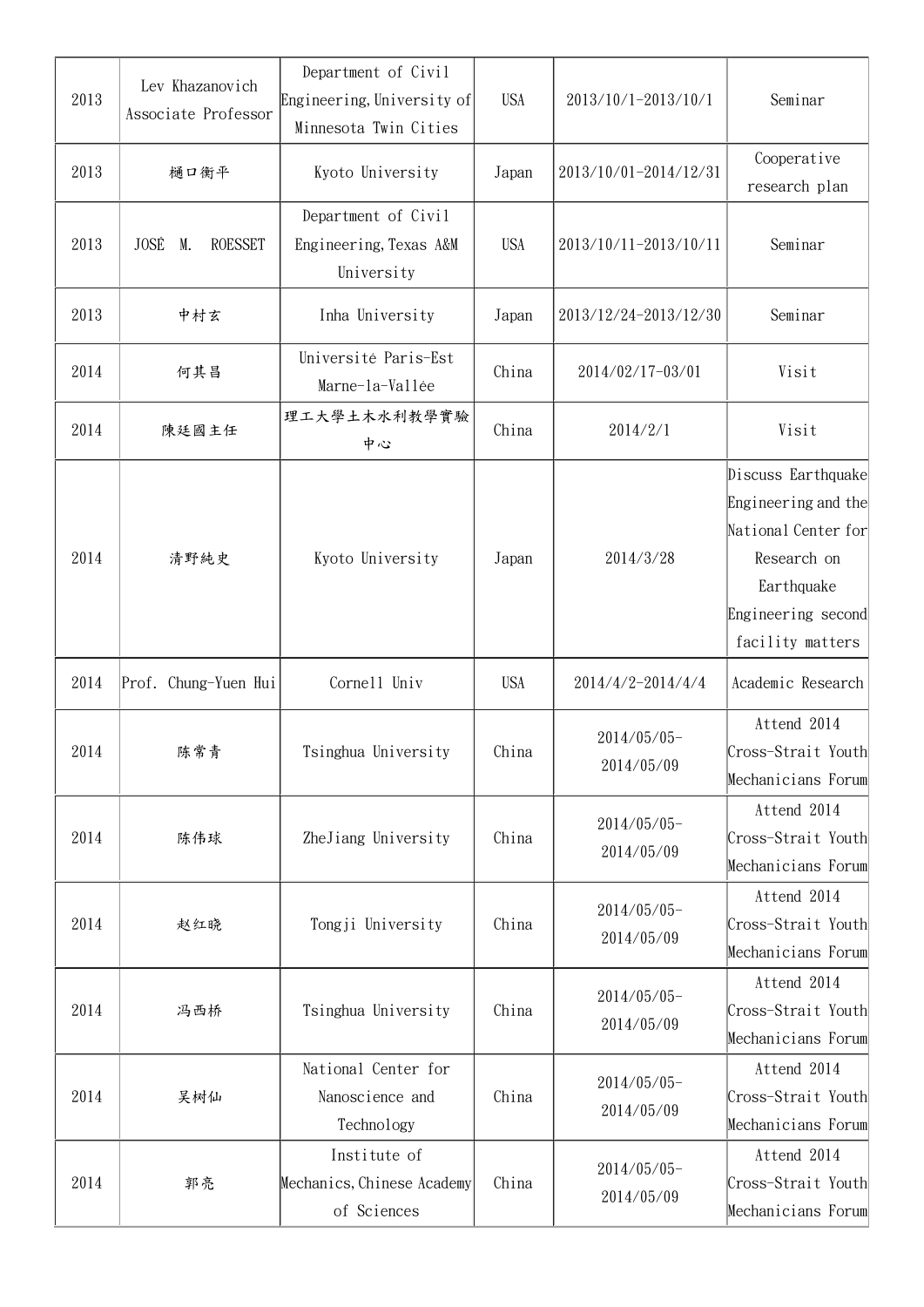| 2014 | 郭雅芳 | Beijing Jiaotong<br>University                            | China | 2014/05/05-<br>2014/05/09    | Attend 2014<br>Cross-Strait Youth<br>Mechanicians Forum |
|------|-----|-----------------------------------------------------------|-------|------------------------------|---------------------------------------------------------|
| 2014 | 郭早阳 | ChongQing University                                      | China | 2014/05/05-<br>2014/05/09    | Attend 2014<br>Cross-Strait Youth<br>Mechanicians Forum |
| 2014 | 刘颖  | Beijing Jiaotong<br>University                            | China | $2014/05/05$ -<br>2014/05/09 | Attend 2014<br>Cross-Strait Youth<br>Mechanicians Forum |
| 2014 | 吕朝锋 | ZheJiang University                                       | China | 2014/05/05-<br>2014/05/09    | Attend 2014<br>Cross-Strait Youth<br>Mechanicians Forum |
| 2014 | 张鹤  | ZheJiang University                                       | China | 2014/05/05-<br>2014/05/09    | Attend 2014<br>Cross-Strait Youth<br>Mechanicians Forum |
| 2014 | 钱征华 | Nanjing University of<br>Aeronautics and<br>Astronautics  | China | 2014/05/05-<br>2014/05/09    | Attend 2014<br>Cross-Strait Youth<br>Mechanicians Forum |
| 2014 | 曲绍兴 | ZheJiang University                                       | China | 2014/05/05-<br>2014/05/09    | Attend 2014<br>Cross-Strait Youth<br>Mechanicians Forum |
| 2014 | 施兴华 | Institute of<br>Mechanics, Chinese Academy<br>of Sciences | China | 2014/05/05-<br>2014/05/09    | Attend 2014<br>Cross-Strait Youth<br>Mechanicians Forum |
| 2014 | 税国双 | Beijing Jiaotong<br>University                            | China | 2014/05/05-<br>2014/05/09    | Attend 2014<br>Cross-Strait Youth<br>Mechanicians Forum |
| 2014 | 汤亚南 | Institute of<br>Mechanics, Chinese Academy<br>of Sciences | China | 2014/05/05-<br>2014/05/09    | Attend 2014<br>Cross-Strait Youth<br>Mechanicians Forum |
| 2014 | 汪越胜 | Beijing Jiaotong<br>University                            | China | 2014/05/05-<br>2014/05/09    | Attend 2014<br>Cross-Strait Youth<br>Mechanicians Forum |
| 2014 | 王宏涛 | ZheJiang University                                       | China | 2014/05/05-<br>2014/05/09    | Attend 2014<br>Cross-Strait Youth<br>Mechanicians Forum |
| 2014 | 黄虎  | Shanghai University                                       | China | 2014/05/05-<br>2014/05/09    | Attend 2014<br>Cross-Strait Youth<br>Mechanicians Forum |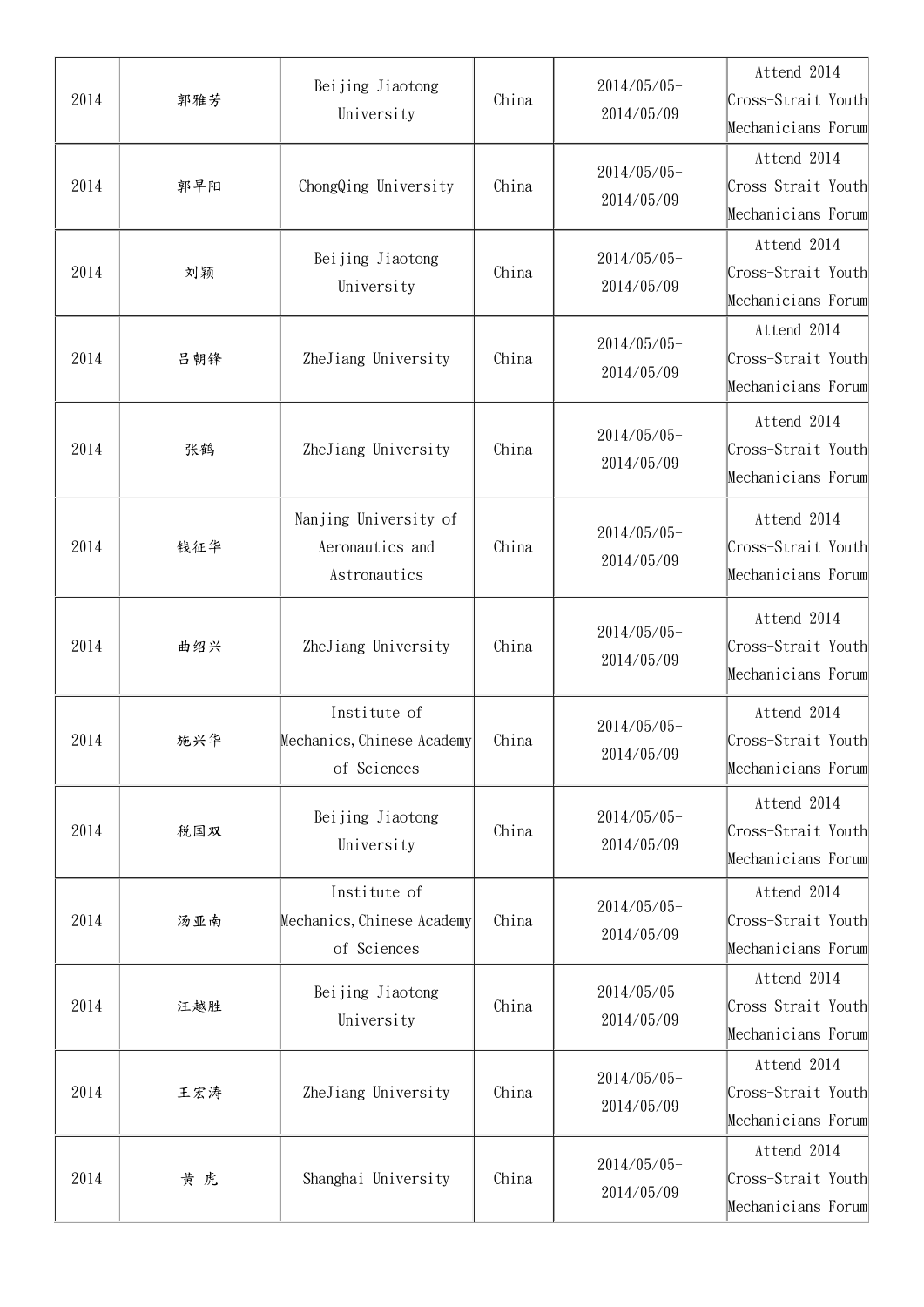| 2014 | 袁泉子 | Institute of<br>Mechanics, Chinese Academy<br>of Sciences | China | $2014/05/05 -$<br>2014/05/09 | Attend 2014<br>Cross-Strait Youth<br>Mechanicians Forum |
|------|-----|-----------------------------------------------------------|-------|------------------------------|---------------------------------------------------------|
| 2014 | 王志乔 | China University of<br>Geosciences                        | China | $2014/05/05$ -<br>2014/05/09 | Attend 2014<br>Cross-Strait Youth<br>Mechanicians Forum |
| 2014 | 王小燕 | Institute of<br>Mechanics, Chinese Academy<br>of Sciences | China | 2014/05/05-<br>2014/05/09    | Attend 2014<br>Cross-Strait Youth<br>Mechanicians Forum |
| 2014 | 刘秋生 | Institute of<br>Mechanics, Chinese Academy<br>of Sciences | China | 2014/05/05-<br>2014/05/09    | Attend 2014<br>Cross-Strait Youth<br>Mechanicians Forum |
| 2014 | 李东  | Northeastern University                                   | China | 2014/05/05-<br>2014/05/09    | Attend 2014<br>Cross-Strait Youth<br>Mechanicians Forum |
| 2014 | 兑关锁 | Beijing Jiaotong<br>University                            | China | $2014/05/05 -$<br>2014/05/09 | Attend 2014<br>Cross-Strait Youth<br>Mechanicians Forum |
| 2014 | 王延庆 | Northeastern University                                   | China | 2014/05/05-<br>2014/05/09    | Attend 2014<br>Cross-Strait Youth<br>Mechanicians Forum |
| 2014 | 朱全娥 | Science China Press                                       | China | 2014/05/05-<br>2014/05/09    | Attend 2014<br>Cross-Strait Youth<br>Mechanicians Forum |
| 2014 | 梁军  | Harbin Institute of<br>Technology                         | China | 2014/05/05-<br>2014/05/09    | Attend 2014<br>Cross-Strait Youth<br>Mechanicians Forum |
| 2014 | 曹国鑫 | Beijing University                                        | China | $2014/05/05$ -<br>2014/05/09 | Attend 2014<br>Cross-Strait Youth<br>Mechanicians Forum |
| 2014 | 姚明辉 | Beijing University of<br>Technology                       | China | 2014/05/05-<br>2014/05/09    | Attend 2014<br>Cross-Strait Youth<br>Mechanicians Forum |
| 2014 | 毛军  | Beijing Jiaotong<br>University                            | China | $2014/05/05 -$<br>2014/05/09 | Attend 2014<br>Cross-Strait Youth<br>Mechanicians Forum |
| 2014 | 徐丰  | Beijing Jiaotong<br>University                            | China | 2014/05/05-<br>2014/05/09    | Attend 2014<br>Cross-Strait Youth<br>Mechanicians Forum |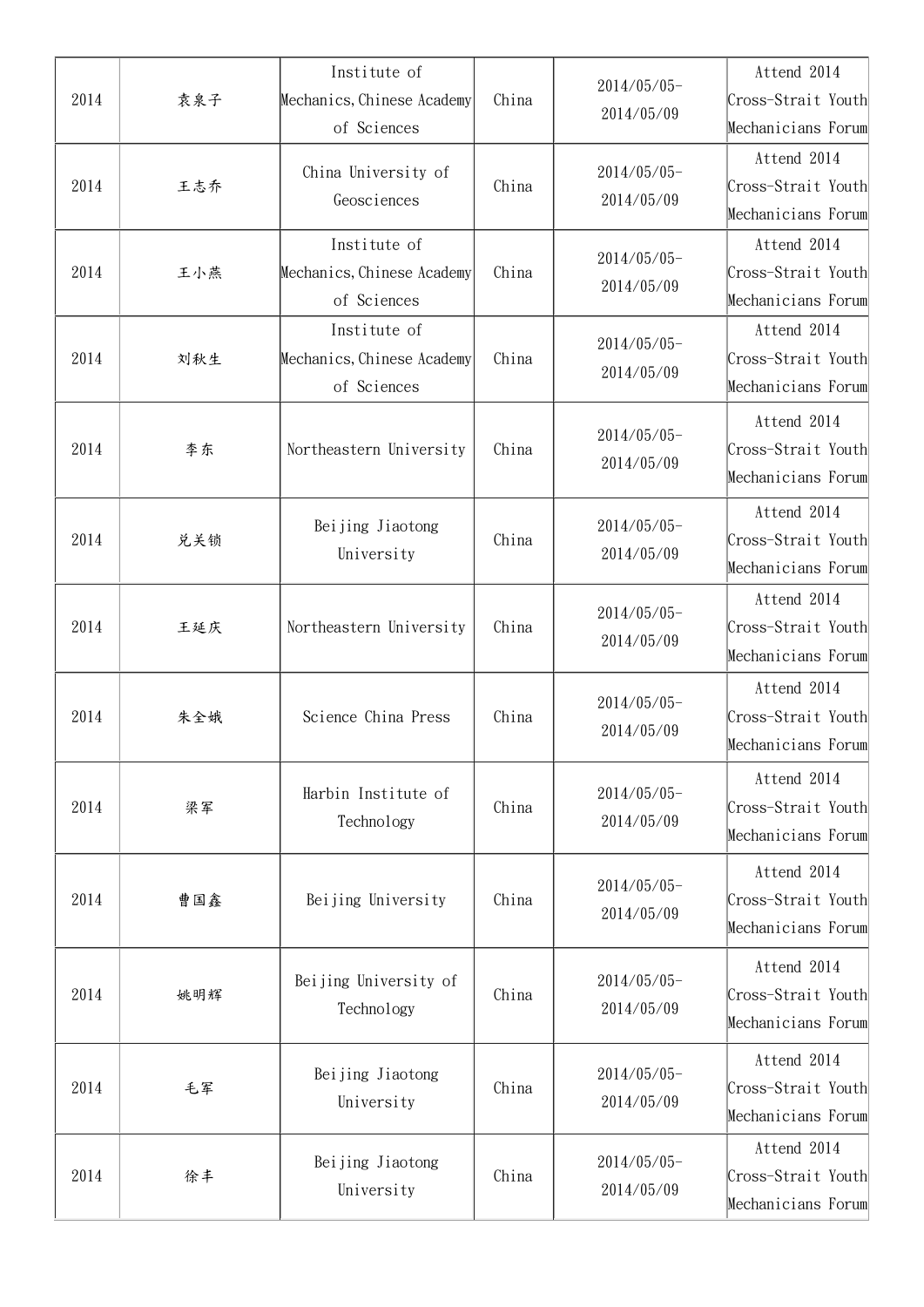| 2014 | 丁淑蓉                   | Fudan University                                                                                        | China      | $2014/05/05$ -<br>2014/05/09 | Attend 2014<br>Cross-Strait Youth<br>Mechanicians Forum |
|------|-----------------------|---------------------------------------------------------------------------------------------------------|------------|------------------------------|---------------------------------------------------------|
| 2014 | 刘小明                   | Institute of<br>Mechanics, Chinese Academy<br>of Sciences                                               | China      | $2014/05/05$ -<br>2014/05/09 | Attend 2014<br>Cross-Strait Youth<br>Mechanicians Forum |
| 2014 | 柯燎亮                   | Beijing Jiaotong<br>University                                                                          | China      | 2014/05/05-<br>2014/05/09    | Attend 2014<br>Cross-Strait Youth<br>Mechanicians Forum |
| 2014 | 张如炳                   | Beijing Jiaotong<br>University                                                                          | China      | $2014/05/05$ -<br>2014/05/09 | Attend 2014<br>Cross-Strait Youth<br>Mechanicians Forum |
| 2014 | 黄海明                   | Beijing Jiaotong<br>University                                                                          | China      | 2014/05/05-<br>2014/05/09    | Attend 2014<br>Cross-Strait Youth<br>Mechanicians Forum |
| 2014 | 梁晓燕                   | Beijing Jiaotong<br>University                                                                          | China      | 2014/05/05-<br>2014/05/09    | Attend 2014<br>Cross-Strait Youth<br>Mechanicians Forum |
| 2014 | B.I. Mitrin           | Don State Technical<br>University,<br>Rostov-on-Don,                                                    | Russia     | 2014/9/1-2014/9/7            |                                                         |
| 2014 | Gunnar Flotterod      | Royal Swedish Academy of<br>Engineering Sciences                                                        | Sweden     | 2014/10/1-2014/10/30         |                                                         |
| 2015 | 松丸貴樹                  | Tokyo University                                                                                        | Japan      | 2015/03/10-2015/03/10        | Visit                                                   |
| 2015 | Kenneth H. Stokoe, II | Department of Civil<br>Engineering, The<br>University of Texas at<br>Austin, Jennie C. and<br>Milton T. | <b>USA</b> | 2015/03/12-2015/03/18        | Visit & Seminar                                         |
| 2015 | Chikashi Koga         | Chikashi Koga                                                                                           | Japan      | 2015/03/20-2015/03/20        | Visit % Make<br>arrangements for<br>2016 seminar        |
| 2015 | Ken-ichi Sato         | Fukuoka University                                                                                      | Japan      | 2015/03/20-2015/03/20        | Visit % Make<br>arrangements for<br>2016 seminar        |
| 2015 | Takuro Fujikawa       | Fukuoka University                                                                                      | Japan      | 2015/03/20-2015/03/20        | Visit % Make<br>arrangements for<br>2016 seminar        |
| 2015 | Kiyoshi OMINE         | NAGASAKI UNIVERSITY                                                                                     | Japan      | 2015/03/20-2015/03/20        | Visit % Make<br>arrangements for<br>2016 seminar        |